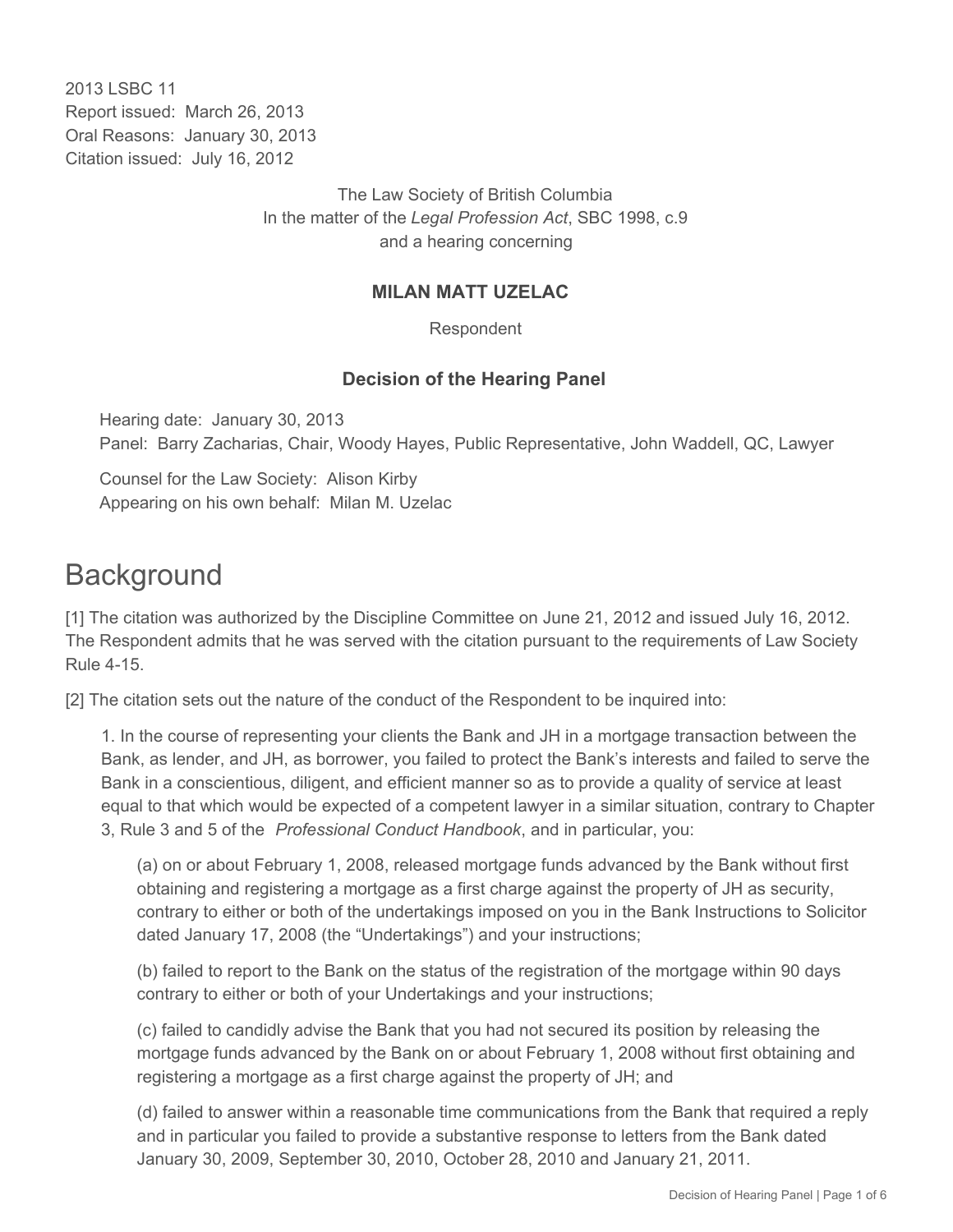[3] This citation came before this Panel as a conditional admission of a disciplinary violation and consent to a specific disciplinary action pursuant to Rule 4-22 of the Law Society Rules. The Respondent admitted that he had professionally misconducted himself and consented to the following disciplinary action:

- (a) a suspension from the practice of law for a period of six weeks;
- (b) costs in the amount of \$2,000.

## **Facts**

[4] An Agreed Statement of Facts was filed in these proceedings. That Agreed Statement of Fact sets out the following:

1. Mr. Uzelac was called to the Bar of British Columbia on June 26, 1975. Since his call to the Bar he has practised as a sole practitioner in Vancouver BC. He currently practises through his law corporation. During 2008 and 2009, 15 per cent of his practice was real estate.

2. In about January 2008 Mr. Uzelac was retained by JH in connection with an asset purchase of a business. Part of the broader transaction involved refinancing a residential property owned by JH. About January 17, 2008, Mr. Uzelac received mortgage instructions from the Bank to register a new mortgage (the "New Mortgage") in the amount of \$700,000 in favour of the Bank. The New Mortgage was to form a first charge on the residential property.

3. At the time of the refinancing there were two pre-existing mortgages on the residential property:

- a. a mortgage in the amount of \$405,000 in favour of the same Bank (the "First Mortgage"); and
- b. a mortgage in favour of a second bank (the "Second Mortgage") in the amount of \$96,000.

4. In accepting the mortgage instructions Mr. Uzelac was agreeing to act on behalf of the Bank. He was also to ensure, as part of those instructions, that all prior non-permitted encumbrances were discharged from title as soon as possible. If the non-permitted encumbrances were not discharged within 90 days of the mortgage funds being advanced, he was to notify the Bank within 5 days. These instructions were part of an undertaking triggered by Mr. Uzelac negotiating the mortgage proceeds cheque from the Bank.

5. The Bank's instructions included that the Second Mortgage was to be paid out of the proceeds forwarded. The Bank retained the funds to pay out its own First Mortgage. Discharges for both the First and Second Mortgages were to be registered, leaving the New Mortgage as a first charge on the residential property.

6. On January 28, 2008, Mr. Uzelac met with JH and at that meeting the \$700,000 mortgage in favour of the Bank and an equity power line agreement in the amount of \$471,571.49 were executed. Mr. Uzelac received \$191,700 from the Bank which was the mortgage proceeds net of the First Mortgage amount. The New Mortgage was registered on February 1, 2008. It was on title behind both the First Mortgage and the Second Mortgage. The mortgage proceeds, minus a small legal account, were in turn paid to the numbered company JH had established to do the asset purchase.

7. The Bank forwarded a discharge for the First Mortgage, but this was not registered. The Second Mortgage was not paid out or dealt with. No payout arrangements had been made. Mr. Uzelac did not notify the Bank of these inactions. He did not report out on the transactions to the Bank. Mr. Uzelac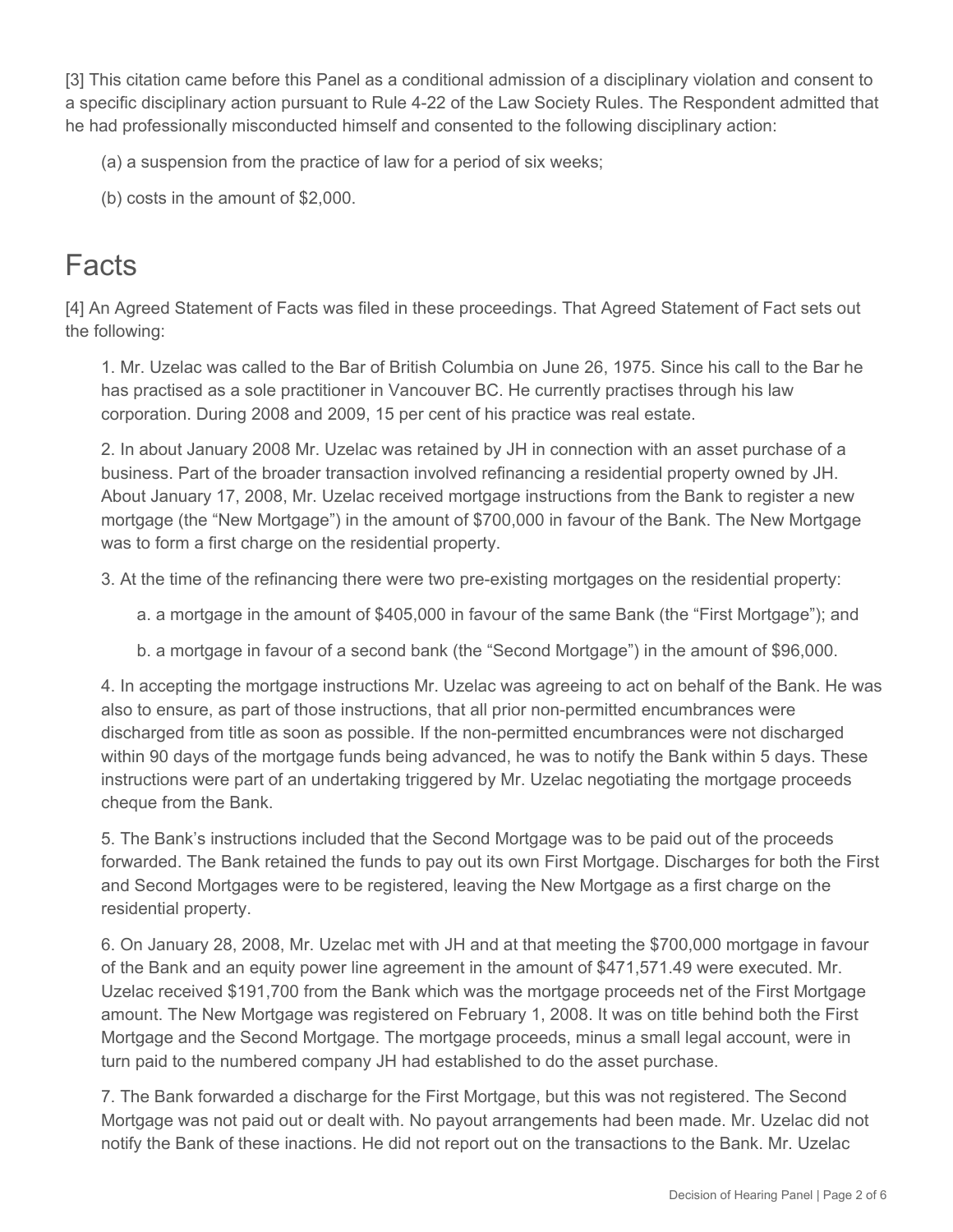admits in the Agreed Statement of Facts that he had failed to note the existence of the Second Mortgage.

8. In January 2009, the Bank requested that Mr. Uzelac provide it with the original and signed Equity Power Facility Letter; the original and signed Mortgage Loan Agreement for \$191,700; the original and signed Registered mortgage; the signed Solicitor's Final Report and Opinion with fire insurance details; and an Updated State of Title Certificate showing the Bank on first rank of charge. He was requested to provide these by February 15, 2009. He did not do so.

9. On March 25, 2009 Mr. Uzelac wrote the bank that held the Second Mortgage. He enclosed a priority agreement that would have given the New Mortgage priority over the Second Mortgage. He proposed that the First Mortgage would also be discharged on the registration of the priority agreement. The bank holding the Second Mortgage did not sign the priority agreement.

10. On March 26, 2009, Mr. Uzelac forwarded the New Mortgage to the Bank. He did not disclose to the Bank that the Second Mortgage was not discharged nor that the New Mortgage did not have first priority.

11. The Bank wrote to Mr. Uzelac on September 30, 2010, October 28, 2010 and January 31, 2011 to clarify what had occurred. Mr. Uzelac did not reply.

12. On June 3, 2011 in-house counsel for the Bank made a complaint to the Law Society about the situation.

13. In subsequent correspondence to the Law Society, Mr. Uzelac noted in particular, that the payout contrary to the mortgage instructions was inadvertent, and that there may have been confusion in the checking of the priority following registration of the New Mortgage because there was already the First Mortgage on title in favour of the same Bank.

#### **DISCUSSION**

[5] Under Rule 4-22, a member of the Law Society may make admissions of disciplinary violations on the condition of a specified outcome. If the Discipline Committee accepts that proposal, discipline counsel is then directed to recommend the proposal to the Hearing Panel. The Hearing Panel may only accept or reject the proposal. In making the decision, the Panel must be satisfied that the admission on the alleged infraction is appropriate and that the proposed disciplinary action is within the range of a fair and reasonable disciplinary action in all of the circumstances.

[6] Counsel for the Law Society cites the test for professional misconduct as set out in *Law Society of BC v. Martin*, 2005 LSBC 16 at paragraphs [154] and [171]:

… The real question to be determined is essentially whether the Respondent's behaviour displays culpability which is grounded in a fundamental degree of fault, that is whether it displays gross culpable neglect of his duties as a lawyer. …

The test that this panel finds appropriate is whether the facts as made out disclose a marked departure from that conduct the Law Society expects of its members; if so, it is professional misconduct.

[7] Ms. Kirby also cited *Law Society of BC v. Rai*, 2005 LSBC 37, *Law Society of BC v. Boyd*, 2010 LSBC 21 and *Law Society of BC v. Smiley*, 2006 LSBC 31. Each of these was a case in which the lawyer concerned had failed to observe the appropriate standards of action expected of a lawyer in a real estate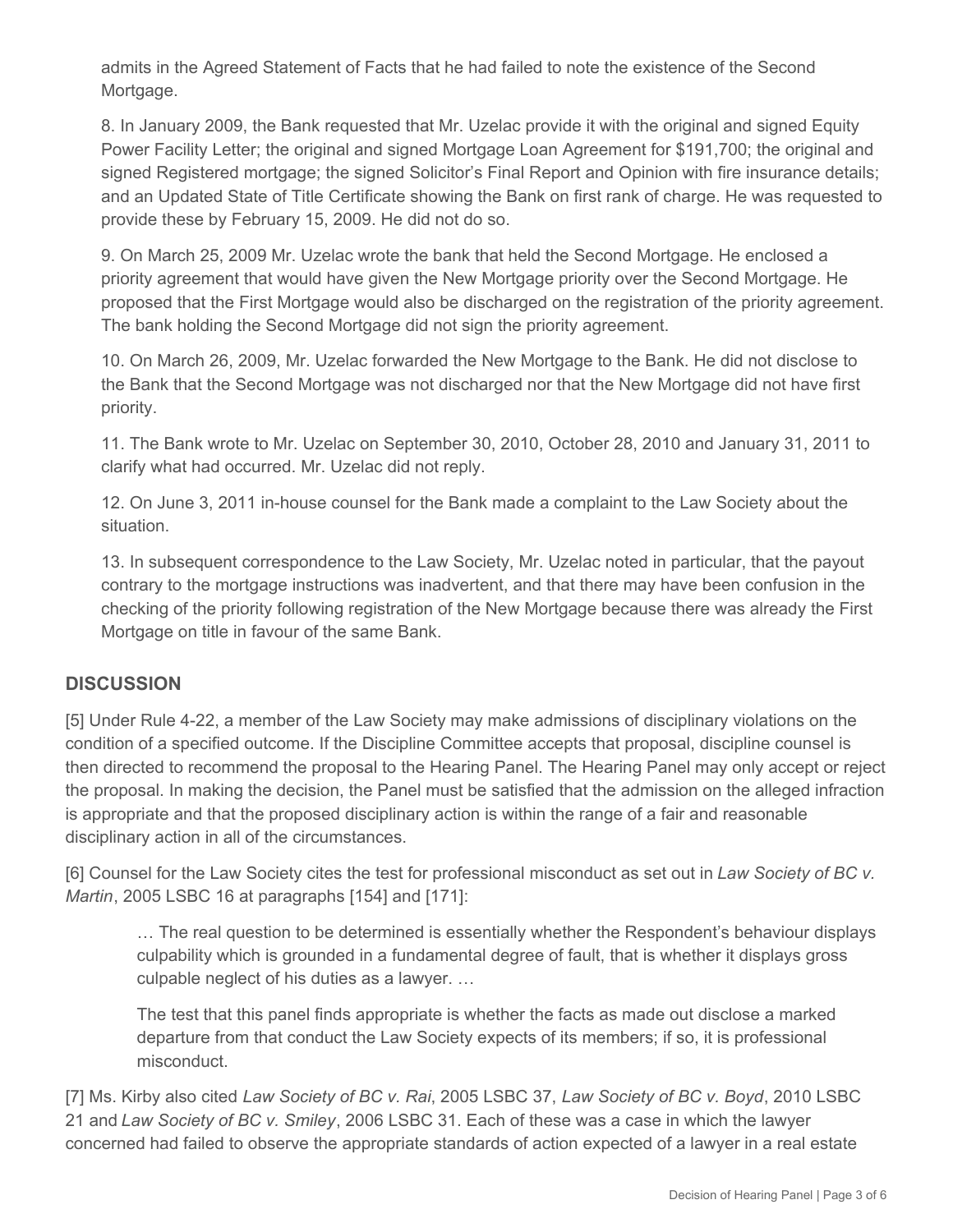transaction. The behaviours included disbursing funds prior to ensuring the mortgage was registered as instructed in first priority, and releasing mortgage funds without securing the bank's position and then failing to report that error to the bank.

[8] On the issue of disciplinary action, Ms. Kirby referred to, inter alia, the leading case of *Law Society of BC v. Ogilvie*, 1999 LSBC 17, which lists the following factors:

a) the nature and gravity of the conduct proven;

- b) the age and experience of the respondent;
- c) the previous character of the respondent, including details of prior discipline;
- d) the impact upon the victim;
- e) the advantage gained or to be gained by the respondent;

f) the number of times the offending conduct occurred;

g) whether the respondent has acknowledged the misconduct and taken steps to disclose and redress the wrong and the presence or absence of other mitigating circumstances;

h) the possibility or remediating or rehabilitating the respondent;

i) the impact upon the respondent of criminal or other sanctions or penalties;

j) the impact of the proposed penalty on the respondent;

k) the need for specific and general deterrence;

- l) the need to ensure the public's confidence in the integrity of the profession; and
- m) the range of penalties imposed in similar cases.

[9] Counsel for the Law Society submitted that, in particular, the most relevant factors were the gravity of the offence, the need for general deterrence, the Respondent's conduct record, the need for specific deterrence, the range of similar penalties for similar misconduct and the need to ensure the public's confidence in the profession.

[10] The argument noted that the failure to follow instructions also included the breach of the undertaking terms by the Respondent and that the effect of such a breach is to undermine the public's confidence in the legal profession. Ms. Kirby also posited that the public's confidence is additionally undermined when lawyers do not candidly advise their clients of any errors the lawyer may have made, as happened here.

[11] The Respondent had previously been subject to three citations all heard together in September 2003. These related to failures of various accounting and record keeping obligations; breach of three practice conditions regarding trust accounting; and a Rules breach for failure to report unsatisfied judgments. The Respondent voluntarily withdrew from practice for nine months, which the hearing panel found vitiated the need for a suspension as a sanction.

## **Determination**

[12] The Panel thanks Ms. Kirby and the Respondent for their preparation of the Agreed Statement of Facts and the able, thorough and helpful submissions provided.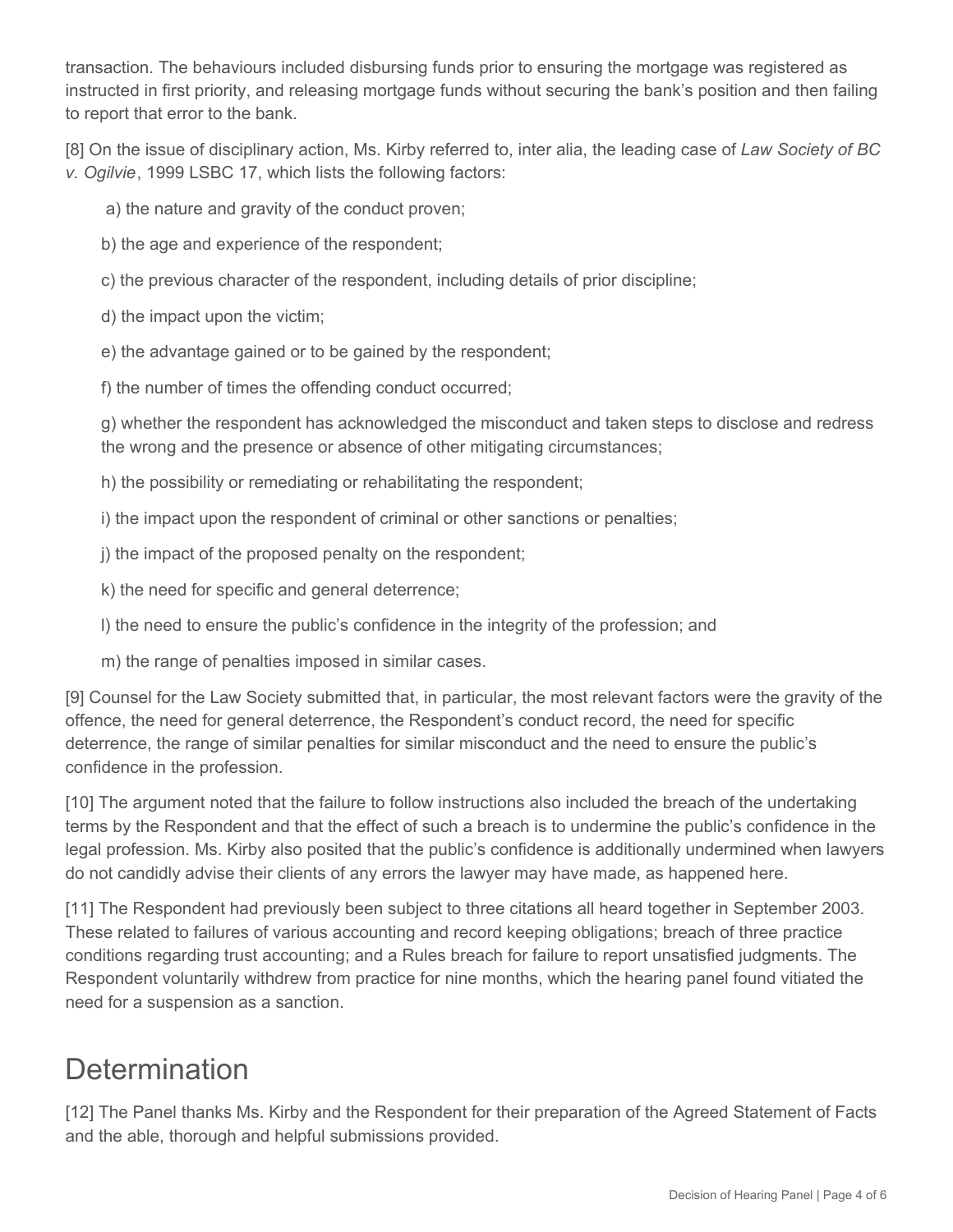[13] Based on the above, we find the allegations contained in the citation have been proven. We accept the Respondent's admission that he has committed professional misconduct.

# Disciplinary Action

[14] Counsel for the Law Society provided a number of decisions relating to the proposed disciplinary action. These were: *Law Society of BC v. Rai*, 2005 LSBC 37 (\$3,000 fine, no suspension but practice supervision of real estate matters, \$4,000 costs); *Law Society of BC v. Boyd*, 2010 LSBC 21 (\$3,500 fine, no suspension, \$2000 costs); *Law Society of BC v. Chodha*, 2011 LSBC 31 (\$5000 fine, no suspension, \$2,500 costs); *Law Society of BC v. Clendening*, 2007 LSBC 10 (\$7,500 fine, no suspension, \$2,500 costs); *Law Society of BC v. Smiley*, 2006 LSBC 31 (one month suspension, \$2,000 costs); and *Law Society of BC v. Goddard*, 2006 LSBC 12 (two month suspension, \$4,500 costs).

[15] Applying the relevant factors set out in the *Ogilvie* decision, based on the evidence and the submissions of counsel:

(a) the conduct to be sanctioned is inadvertence and a failure to meet the required standard, which cascaded into a failure to respond and a failure to act with candour as the error became known;

(b) the Respondent has a prior discipline history, although not directly involving real estate matters;

(c) the Bank has suffered no economic loss to this time but is left without a first priority for the full funds secured, and the discharge of the First Mortgage cannot be registered without seriously undermining its priority position;

(d) The Respondent gained no personal advantage from the transaction;

(e) While the offending conduct related to only one transaction, it continued over time as the details of the initial error became known to the Respondent;

(f) The Respondent has now acknowledged his conduct and sought to move forward by taking responsibility and agreeing to the Rule 4-22 resolution of matters;

(g) While there is no pattern of related misconduct, the prior conduct history means a strong sanction must be applied to provide deterrence as well as ensure the public's confidence in the integrity of the profession;

(h) As a result of the Respondent's prior discipline matter, he voluntarily withdrew from practice for nine months. He did not serve a suspension that was imposed on him based on prior case sanctions

(i) The proposed suspension and cost amount are within the range suggested by previous decisions and are reasonable in all of the circumstances.

### **ORDER**

[16] The Panel orders that the Respondent:

(a) be suspended from practice for a period of six weeks commencing March 1, 2013;

(b) pay costs in the amount of \$2,000 to be paid by April 30, 2013.

[17] The Executive Director is instructed to record the Respondent's admission on his professional conduct record.